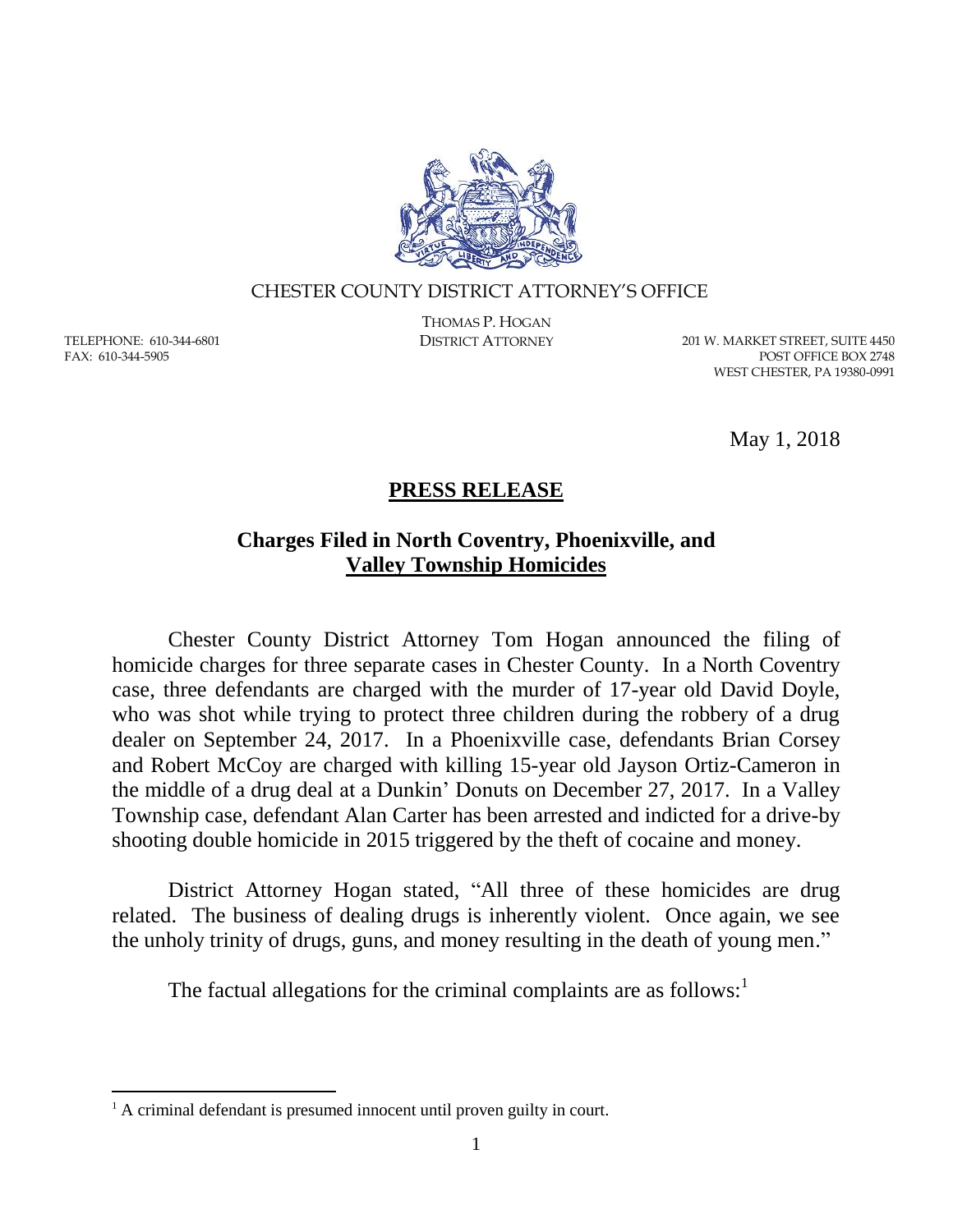## **North Coventry Homicide**

The North Coventry homicide happened on September 24, 2017. The victim was 17-year old David Doyle. The defendants are Ricardo "Hov" Rivera, Jonathan "Chicken Wing" Malave, and Anaye Raggazino.

Defendant Raggazino, a drug addict, was aware that a resident at 782 Worth Boulevard in North Coventry Township was selling drugs. She decided that it would be an easy score to rob the drug dealer, stealing drugs and money. She recruited three males to conduct the robbery: defendants Rivera and Malave, and a still unknown third man.

On September 24, defendant Raggazino made contact with the residence in North Coventry. Raggazino, Rivera, Malave, and the third male drove to the residence. Raggazino's role was to get into the residence and make sure the door was unlocked. Rivera and the other male would come in and conduct the armed robbery. Malave was the getaway driver.

Victim David Doyle was staying over at the residence that night. He was sleeping in the living room with three young children, ages 9, 8, and 3.

Raggazino eventually got into the residence and left the door unlocked. Rivera and the other male entered, brandishing a gun and wearing masks. The 17 year old victim jumped up to try to protect the children. The victim and Rivera got into a struggle. Rivera then fired twice, hitting the victim in the torso and sending the other shot through the ceiling.

All of the defendants fled. The victim was transported to the hospital, where he was pronounced dead.

The defendants have been charged with murder, conspiracy, robbery, and related offenses. All three defendants are in custody and were remanded to Chester County Prison.

North Coventry Police Chief Robert Schurr stated, "This case was another example of outstanding police work by North Coventry Township Detectives and the Chester County District Attorney's Office. After seven months of tireless work and determination by investigators, those responsible for the shooting death of 17 year old David Doyle will stand trial for their evil and selfish actions."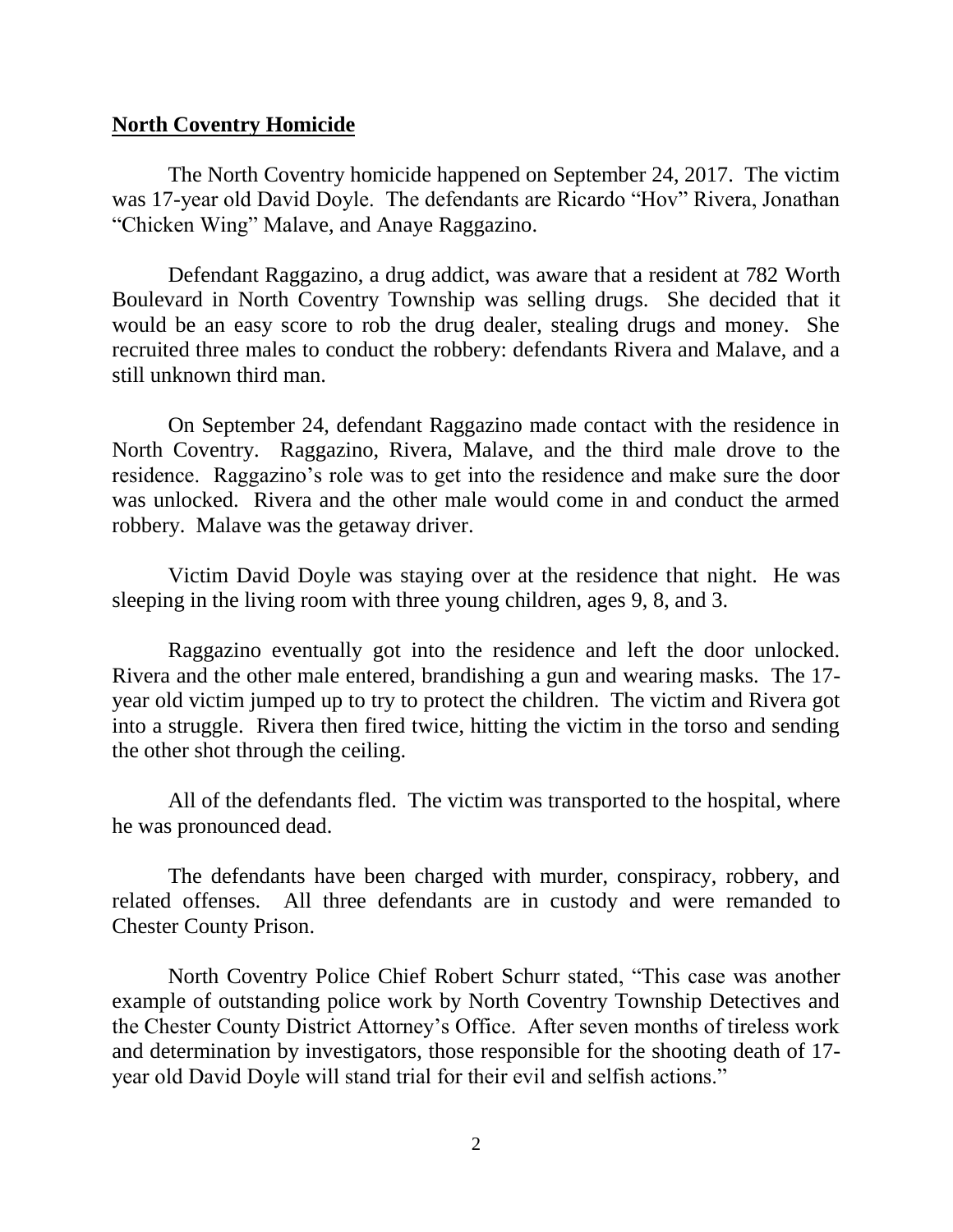This case was investigated by the North Coventry Police Department and the Chester County Detectives. Anybody with information should contact North Coventry Detective Tim Prouty at (610) 323-8360 or Chester County Detective Bob Balchunis at (610) 344-6866. The assigned prosecutors are First Assistant District Attorney Michael Noone and Assistant District Attorney Michelle Barone.

#### **Phoenixville Homicide**

On December 27, 2017, defendants Robert McCoy and Brian Corsey arranged via Snapchat to buy marijuana from victim Jayson Ortiz-Cameron and another victim at a Dunkin' Donuts in Phoenixville. McCoy and Corsey actually planned to rob the two victims.

McCoy, Corsey, and one other male drove to the Dunkin' Donuts, driving a complete loop around the parking lot to make sure they were not under surveillance. Corsey had a gun with him. Corsey and McCoy then made contact with Ortiz-Cameron and the other victim in the rear of the parking lot.

There was some back-and-forth between the groups. Eventually, defendant Corsey and Ortiz-Cameron were alone near the parked car. Defendant McCoy then grabbed the second victim and refused to let him near Corsey and Ortiz-Cameron. Corsey pulled a gun and shot Ortiz-Cameron in the head.

Corsey, McCoy, and the third male (who never got out of the car) immediately fled in their vehicle. The victim was pronounced dead at the scene.

The defendants have been charged with murder, robbery, conspiracy, and related offenses. McCoy has been arrested and committed to Chester County Prison. Corsey, the shooter, is still at-large and wanted.

This case was investigated by the Phoenixville Police Department and the Chester County Detectives. Anybody with information should contact Phoenixville Detective Nick Natale at (610) 933-1180 or Chester County Detective Joe Walton at (610) 344-6866. The assigned prosecutors are Deputy District Attorney Carlos Barraza and Assistant District Attorney Samantha Ryan.

Phoenixville Police Chief Tom Sjostrom stated, "The senseless murder of a 15-year old boy was the result of a petty drug deal gone awry. It is a tragedy that reinforces the dangers of all illegal drug use in our community. These charges are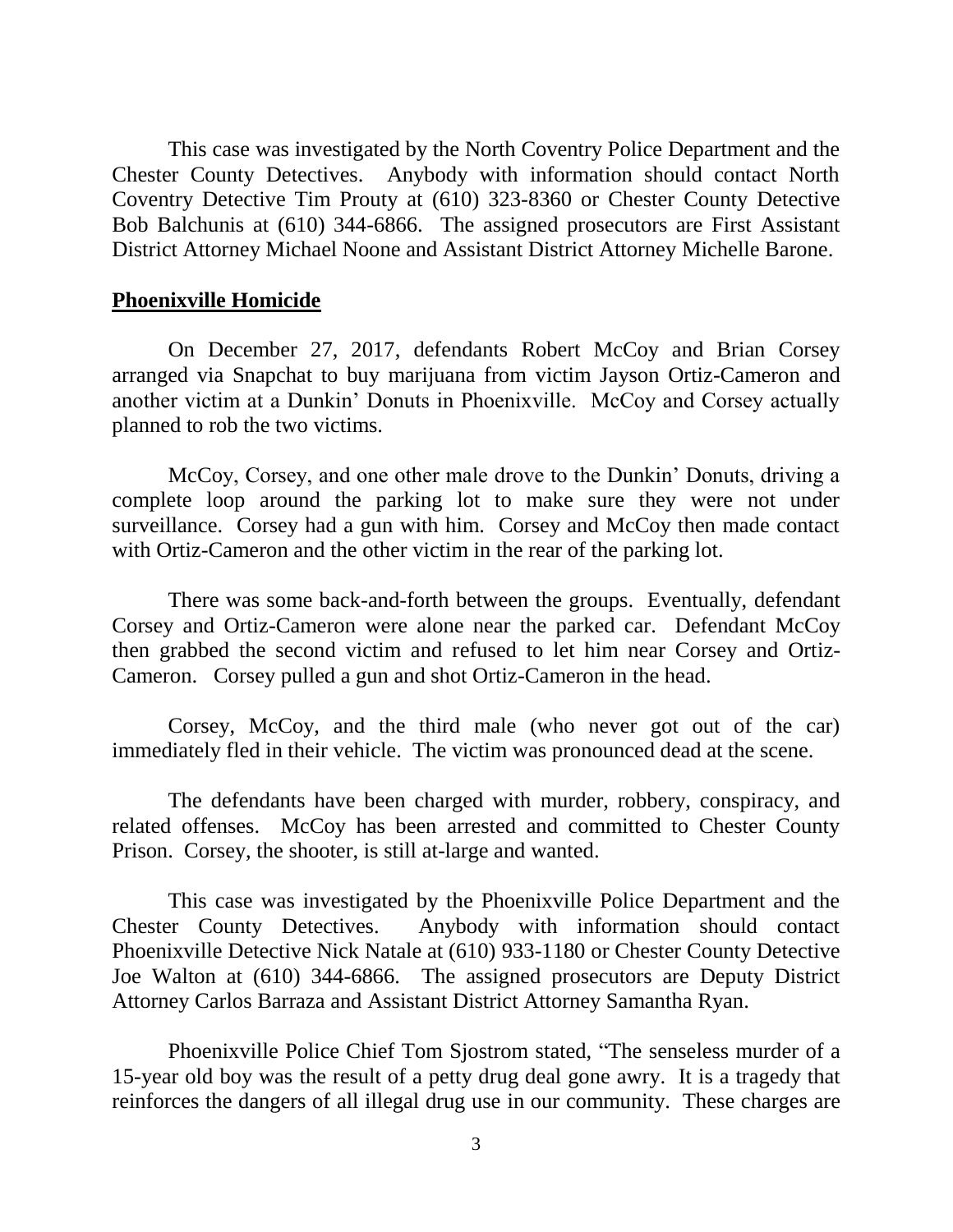another example of the cooperative efforts between the Phoenixville Police Department and Chester County District Attorney's Office to combat drug-related crime."

## **Valley Township Homicides**

The Valley Township double homicide took place on October 17, 2015. The defendant is Alan Carter, 24 years old. His last known address was 212 Union Street, Coatesville, Pennsylvania.

The victims in this case are Clayton Woodward and Terrance Craig-White. They were gunned down by the defendant while they were sitting in a minivan outside of victim Woodward's home.

This crime happened because the defendant believed that victim Woodward had stolen cocaine and money from his residence. The defendant believed that Woodward had broken into the residence while armed, tied up and threatened defendant's family, then stole the defendant's drugs and money.

In response, on the same day of the theft of the drugs and money, the defendant decided to exact his revenge. The defendant waited until Woodward, Craig-White, and Danielle Taltoan were parked in Woodward's minivan in front of Woodward's residence at 18 Nichols Avenue in Valley Township. The defendant then drove up in a 2010 Nissan Rogue SUV and opened fire with a .40 caliber semi-automatic handgun. Woodward and Craig-White were both hit multiple times and were declared dead at the scene. Danielle Taltoan, located in the back seat, survived unscathed.

The Chester County Detectives systematically put the case against the defendant together over the last three years. The Nissan SUV was located, abandoned in Southwest Philadelphia. The SUV was positively linked to the defendant. Gunshot residue was recovered from the vehicle. Witnesses who saw the SUV driving away from the crime scene were located and interviewed. The Detectives also located and interviewed multiple witnesses to whom the defendant had either bragged or admitted to committing the shooting.

The defendant has been charged with two counts of first degree murder and related crimes. He has been arrested and remanded to Chester County Prison. There is no bail in first degree murder cases.